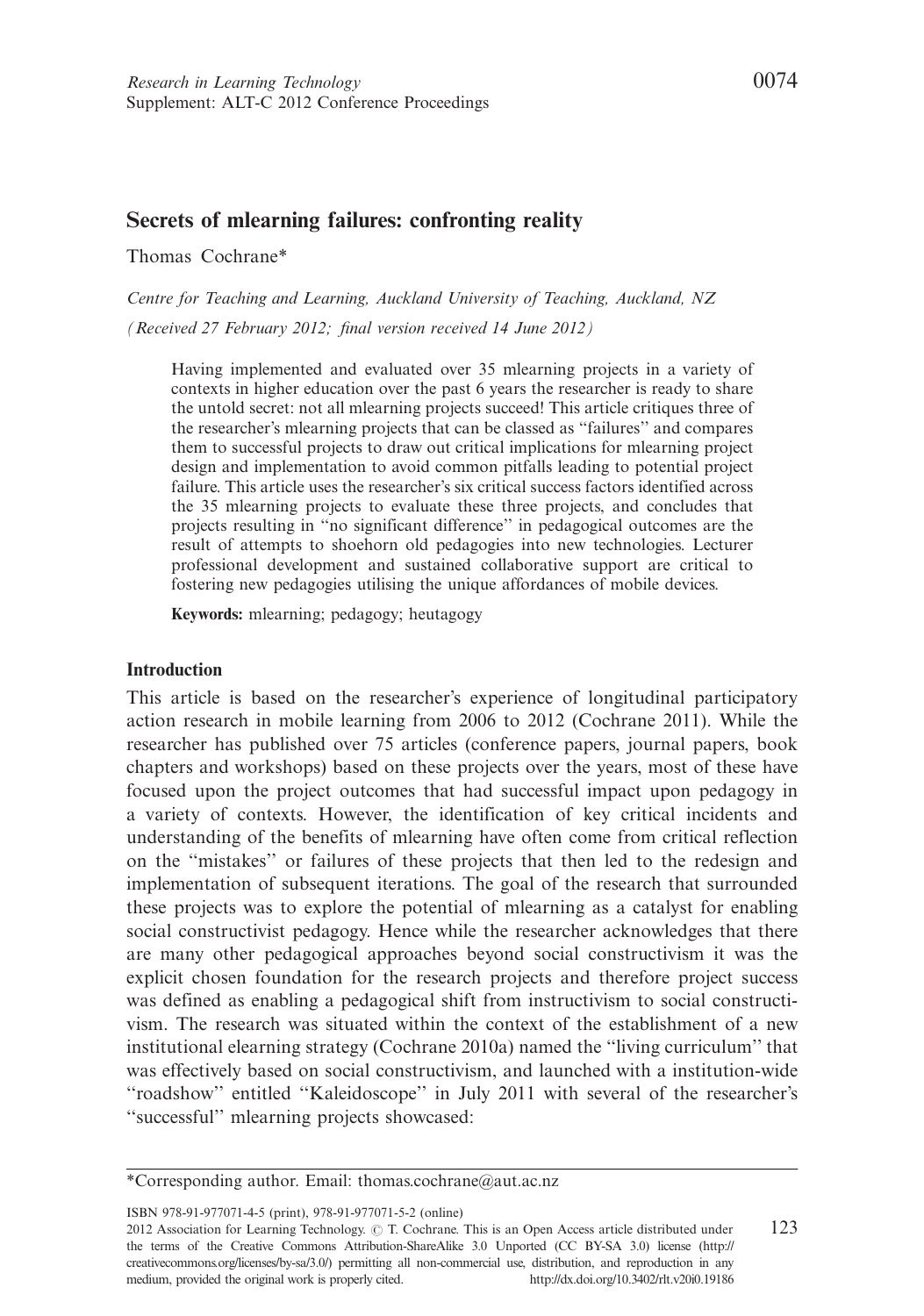## T. Cochrane

- . <http://youtu.be/MtDdEcA1EIE>
- . <http://youtu.be/KdBsnxHEeFw>

# No significant difference

Reeves (2005, 2009) argues that even when educational technology projects are described as successful often the results and impact of such projects reveal ''no significant difference'' on pedagogical outcomes when compared to more traditional teaching and learning approaches, because there has been no explicit design for pedagogical change within these projects. While the potential for innovation and pedagogical change afforded by mlearning is mooted by researchers, for example: (Cook 2010; Herrington et al. 2009; Laurillard 2007; Kukulska-Hulme 2010), the evidence is often ephemeral (Pachler, Bachmair, and Cook 2010). In their review of 112 innovative mobile learning projects published between 2002 and 2007, Frohberg, Goth and Schwabe (2009) found that only 5% of these projects focused upon social learning, less than 4% required higher level thinking, with 89% targeting novice learners, and only 10% facilitated user-generated content. In contrast to the majority of mlearning projects, the researcher has been interested in transforming pedagogy from teacher-directed towards social constructivism using mlearning as a catalyst to enable student-generated content and student-generated learning contexts. The Pedagogy-Andragogy-Heutagogy (PAH) continuum (Blaschke 2012; Luckin et al. 2010) has been used by the researcher as a critical framework to measure how much pedagogical change each mlearning project has achieved, with each project evidencing a move along the PAH continuum (or not). Thus one indicator of achieving ''significant difference'' has been the evidence of a change in pedagogy (from teacherdirected pedagogy to student-centred andragogy and ultimately student-directed or negotiated heutagogy) as an outcome of each project.

### New research methodologies

To date the majority of mlearning research has used traditional research methodologies with a focus upon predominantly small-scale descriptive case studies with little evaluation and reflection witnessed (Wingkvist and Ericsson 2009). A review of MLearn2007 and 2008 papers (Wingkvist and Ericsson 2009) found that an action research methodology was used by only 5% of these papers. Traxler (2011) commenting upon the impact of mlearning observes:

These achievements have usually been focused on pedagogy and technology, and have often been part of the research work of universities and institutes, separate from mainstream teaching and learning. Consequently, most of this research and development has been proof-of-concept, project-based, fixed-term and small-scale with little consideration of how to embed, sustain or scale up. (Traxler 2011)

Reeves (2005) makes a case for new educational technology research methodologies that move away from comparative control-based studies that usually result in "no significant difference" to research methodologies that leverage sustained collaboration between researchers and practitioners exploring the unique affordances of new technologies within unique contexts based on reflective enquiry. Reeves (2009) promotes design-based research as such a potential transformational research methodology. Design-based methodologies in mlearning research have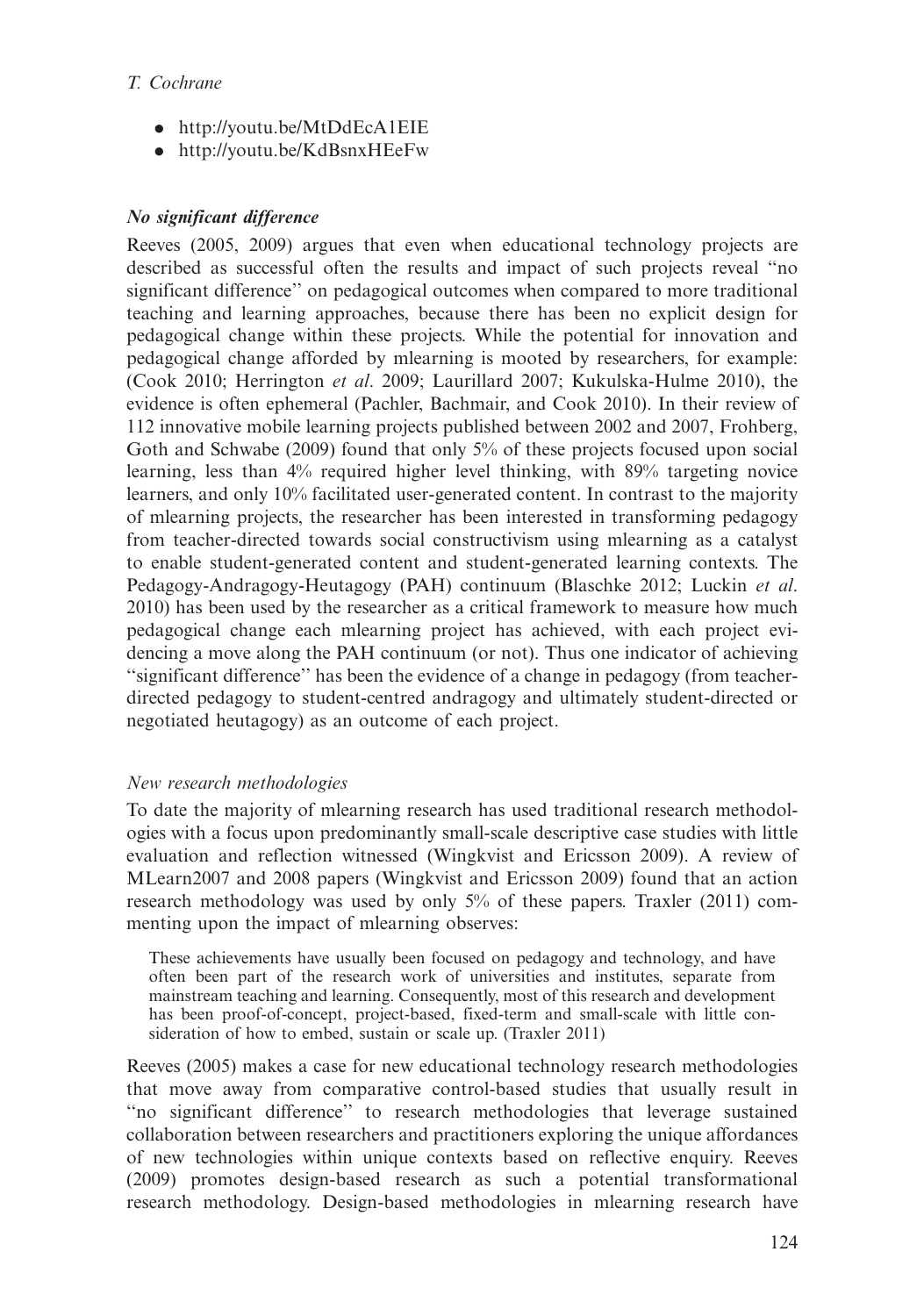been championed by Herrington *et al.* (2009). Similar in approach to that of a designbased research methodology advocated by Reeves, the researcher used a participatory action research methodology for all of the 35 mlearning projects from 2006 to 2012. This involved a collaborative partnership between the researcher and each of the participating lecturers in each mlearning project. Many of these partnerships have extended over several mlearning project iterations spanning several years, for example (Cochrane 2010a; Cochrane and Bateman 2010; Cochrane and Rhodes 2011).

# Critical success factors

Critical reflection upon the design, implementation and outcomes of the researcher's 35 mlearning projects have led to the identification and refinement of six critical success factors for mobile web 2.0 project implementation (Cochrane 2010b; Cochrane 2012):

- (1) The pedagogical integration of the technology into the course and assessment.
- (2) Lecturer modelling of the pedagogical use of the tools.
- (3) Creating a supportive learning community.
- (4) Appropriate choice of mobile devices and web 2.0 social software.
- (5) The need for technological and pedagogical support for matching the unique affordances of mobile web 2.0 with social constructivist learning paradigms.
- (6) Creating sustained interaction that explicitly scaffolds the development of ontological shifts, that is the reconceptualisation of what it means to teach and learn within social constructivist paradigms, both for the lecturers and the students. The use of a structured and sustained intentional community of practice around each project was found to facilitate these ontological shifts.

### Examples of mlearning project failure

This section outlines three examples of ''failed'' mlearning projects and critiques them using the researchers ''critical success factors'' as a framework to analyse why these projects failed to achieve a significant pedagogical shift towards social constructivism.

# Diploma of Landscape Design 2008

The 2008 Diploma of Landscape Design project followed two successful previous mlearning project iterations in 2006 and 2007 within the course. The previous mlearning projects were collaborative partnerships between the researcher and a second year course lecturer and focused upon an annual national flower show contest where teams of students designed and constructed themed landscape designs for the show. The students used eportfolios and cameraphones to record and share their project decisions and progress. The 2008 project involved the addition of a second lecturer from the department in the collaborative research and was based on an elective investigative field trip to Japan, for which the participants were required to be able to fund the cost of the trip themselves. This added cost factor effectively limited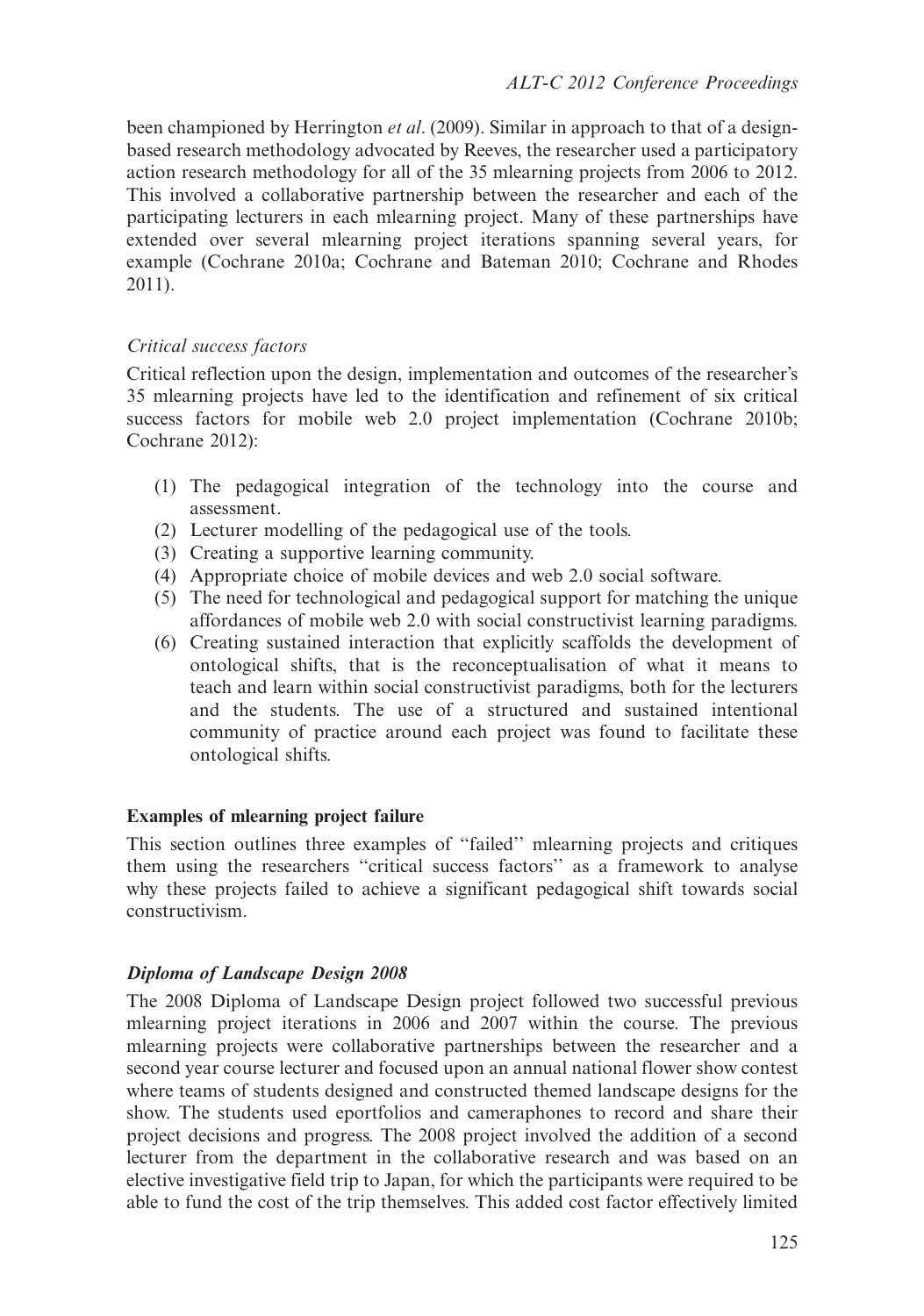the participants to a small group of students who could afford the trip with the resulting age range of the participants being from 42 to 69, with an average age of 55. Not all of the students participating in the Japan trip volunteered to be involved in the mobile web 2.0 project. The Japan trip ended up with a total of 15 students and 2 course lecturers, with 6 of the students participating in the mobile web 2.0 project. All of the mobile web 2.0 participants were part-time students who had either parttime or full-time jobs related to landscape design, this resulted in a markedly different student profile to that of the previous projects where the majority of students had been in their early 20s. The 2008 student participants had very little previous experience of web 2.0 or mobile technologies (apart from traditional standard cellphone use), and significantly less experience than previous student groups, and student participants had particularly demonstrated a lack of engagement with web 2.0 tools prior to their involvement in the mobile web 2.0 projects. This had implications for the level of pedagogical and technical support required to make the project successful.

The 2007 mobile web 2.0 project identified the need to get lecturers and students up to speed with the mobile web 2.0 technologies before the course project entered critical time-consuming stages. The early integration of the use of the mobile web 2.0 tools and the development of a regular weekly community of practice (COP) were highlighted as potential ways of supporting the mobile web 2.0 projects. Therefore, the researcher and lecturers planned to establish a COP with the students, lecturers and the researcher as the technology steward in semester one in preparation for the elective course beginning in semester two 2008. However, the course participants were all part-time students and were reluctant to attend the COP sessions before the start of the course. Hence COP sessions were limited to four introductory sessions in semester one, followed by a three month break, then four more COP sessions in the month leading up to the trip to Japan in semester two. Key elements of cultivating a COP as emphasised by Wenger, McDermott and Snyder (2002) were compromised by this approach, including: a lack of sustained engagement leading to weak development of a sense of community, a lack of modelling of the expected communities practices by the lecturers leading to the students remaining on the periphery of the group and a resultant reverting to the COP to effectively become workshop sessions rather than forming the core of a developing COP. The first four COP sessions were held in the researcher's computer lab, while the second set of COP sessions were held in a very noisy shared computer lab space, neither of which were conducive to the students' forming a sense of group space or belonging. The 2008 group did not establish a sense of community identity until they were together on the trip to Japan, where they spent significant time together. At this point there was little opportunity for the technology steward to help the group as they encountered technical issues while in Japan with unexpected limited WiFi connectivity options, and as a result several of the student participants, and one of the lecturers, struggled to integrate the mobile web 2.0 technologies into their workflows.

The sonyericsson P1i UIQ-based smartphone was chosen for the 2008 project based on feedback from the 2007 project that indicated better text entry options were need for students. However, the profile of the 2008 students did not suit the rather complex UIQ operating system, and thus the smartphone interface presented a barrier to mlearning adoption.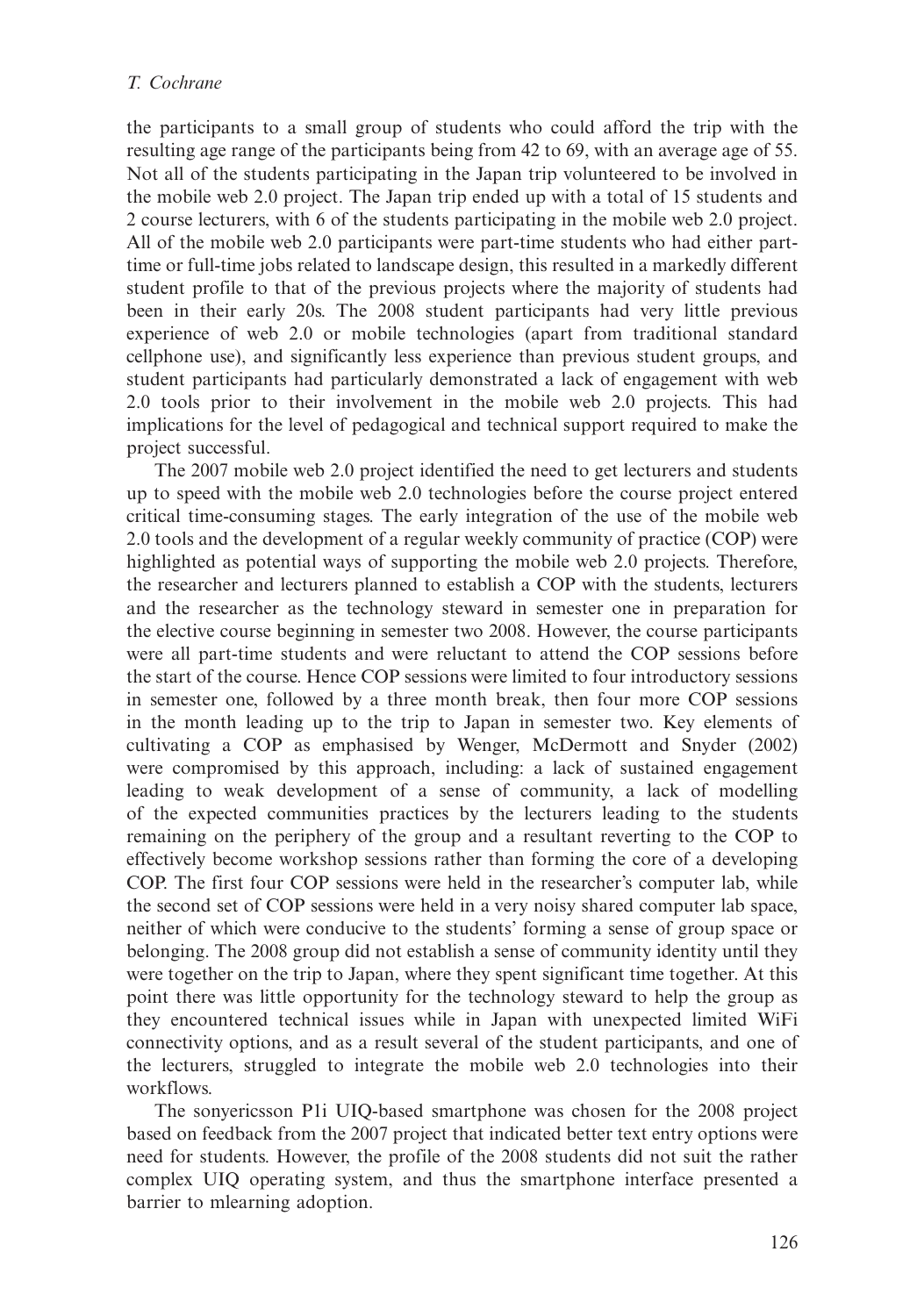## Key successes

The project achieved the following significant outcomes.

- . Highlighted the importance of the establishment of a sustained COP around the project
- . Establishment of participant eportfolios
- . Enhanced communication during the fieldtrip to Japan
- . Expanded the reach of the mlearning COP by including a second lecturer from the department, and this was built upon in a subsequent project in 2009 (Cochrane et al. 2009)

# Key failures

The project failed in the following aspects.

- . Inappropriate choice of mobile device for the participant demographic
- . Unforeseen limited WiFi connectivity during the fieldtrip to Japan
- . Participants did not value the use of paid 3G connectivity, preferring editing and uploading media via a desktop or laptop
- . The reliance upon a limited number of sessions in a shared computer lab was not conducive to nurturing the COP
- . Lecturers defaulted to established workflows rather than maximising mobile affordances, and therefore did not model the use of mobile tools
- . Lack of course integration of the project, as the project became an optional extra for voluntary participants

# Bachelor of Architecture 2009

The 2009 Bachelor of Architecture mlearning project was the first foray into the integration of mobile and web 2.0 tools within the course. The Bachelor of Architecture year-two course mlearning project drew upon the lessons learned from the previous Landscape Design, Product Design and Contemporary Music mlearning projects. Having heard about the previous mlearning projects, lecturers within the school of Architecture at Unitec had expressed interest in exploring the potential of mlearning within their courses. Thus the researcher brainstormed the possibilities with the architecture technology lecturer who then partnered with the researcher to facilitate the instigation of an architecture-based mlearning project in 2009. The Architecture technology lecturer identified the second year architecture course with 115 students as a potential target for the proposed 2009 mlearning project. The Bachelor of Architecture 2009 project used the Nokia XM5800 smartphone and the Dell Mini9 netbook. The project began by initiating a preproject Architecture lecturer COP cultivated by a weekly meeting of the participants at one of the Campus Cafe´'s. Participants brought along their mobile devices and discussed pedagogical and technical issues around the use of mlearning tools facilitated by the researcher.

As reflections on the previous mlearning projects had established that critical success factors for implementing mlearning included the level of integration of the technology into the course and assessment, the negotiated plan was to include the use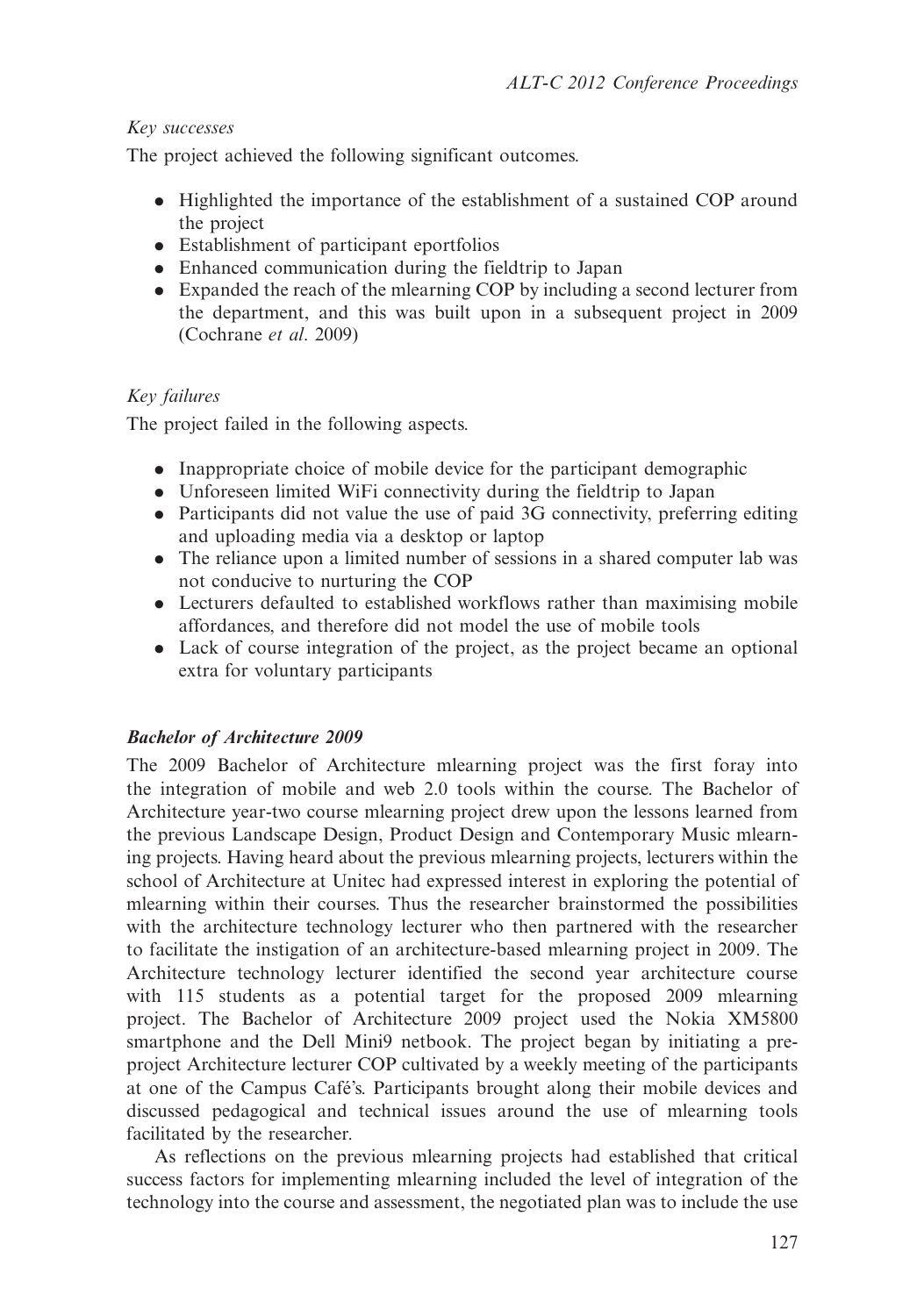## T. Cochrane

of moblogging within the second year Architecture compulsory Studio course as a new form of documenting, sharing and critiquing students' individual and group design projects. However, the studio-coordinator lecturer responsible for setting the assessments for the course declined to be involved in the lecturer COP and essentially vetoed the integration of mlearning into the course assessment. Discussions held between the researcher, the COP participants and the studio-coordinating lecturer did not mange to bridge this impasse. The reasons cited by the coordinating lecturer were: ''Architecture is not interested in process, only the final design, and therefore design journaling will not benefit the course'', and secondly ''In the Studio course the face-to-face interaction is of primary importance''. While both of these assumptions were hotly debated, the coordinating lecturer refused to be persuaded. From the researcher's perspective, it appeared the root of the dispute was really about the threat of the project to the centralised control imposed upon the course by the coordinating lecturer. Within the context of the research, the ontological leap (Chi and Hausmann 2003) from lecturer-focused pedagogy to a social constructivist student-centred pedagogy facilitated by mobile web 2.0 was too much for the coordinating lecturer to bridge. The potential for mobile web 2.0 to create or enhance context-independent learning communities (Cook et al. 2007; Cook, Pachler, and Bradley 2008) was beyond the lecturer's experience and ability to conceptualise. Thus the ''disruptive'' nature of mlearning (Sharples 2001; Stead 2007) was viewed by the coordinating lecturer in a negative light, rather than positively as it had been found to be within previous projects. However, the lecturers who had been involved in the COP were keen to continue the project. Thus the mlearning project became a voluntary option for the second year Architecture students rather than integrated into the course assessment as had been planned, but was promoted and supported by the lecturers involved in the architecture COP (six of the nine second year lecturers). While this was a definite setback for the project, it was decided to go ahead as a proof-of-concept exploration anticipating that the student response would be positive and facilitate a re-think by the non-participating lecturers for 2010.

### Key successes

The project achieved the following significant outcomes.

- . Collaborative partnerships were established that were built upon in subsequent projects in 2010 and 2011 (Cochrane and Rhodes 2011)
- . Over a third of the course students voluntarily participated in the project and established course eportfolios

# Key failures

The project failed in the following aspects.

- No course assessment integration
- . Several key lecturers refused to engage in the project
- . Lecturer presuppositions of student technology ownership were proven false, leading to inappropriate choice of supporting technologies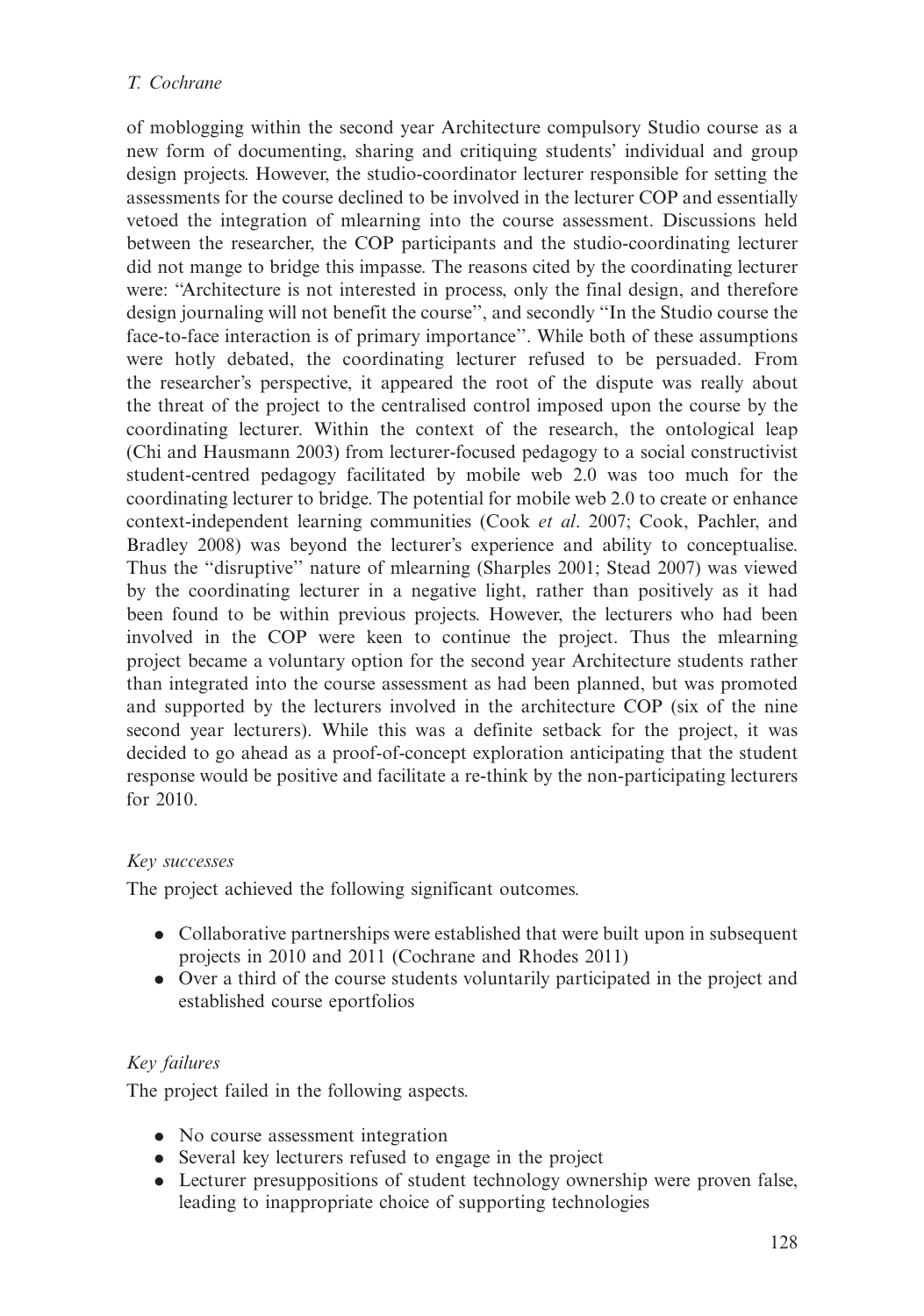#### Bachelor of Computing 2010

The 2010 Bachelor of Computing mlearning project was the first attempt at the integration of mobile and web 2.0 tools within the department. The elective course was introduced and designed in the first half of 2010 to explore student mobile application development, specifically the development of iOS applications for the iPhone. The course presented a unique opportunity for the researcher to work collaboratively with the course lecturers to design and implement new pedagogical approaches within the department that leveraged the unique affordances of mobile web 2.0. The elective course was severely under-funded, with only one Macintosh iMac and two iPhones available for the 25 course students to share for iOS development. Consequently the researcher agreed to supply the course with 25 iPhones and 25 ''hackintoshed'' netbooks (netbooks that booted from a custom installation of OSX on USB memory sticks) for the students and three lecturers to borrow and use as their own throughout the length of the course. The researcher and course lecturers then spent the first semester collaboratively designing the new course curriculum to not only cover iOS development, but to also embed the use of mobile web 2.0 tools throughout the delivery of the course and to establish a learning community that could facilitate interaction, sharing of student-generated content and formative feedback beyond the classroom via Twitter, student blogs, wiki pages, web-based presentations (for example using<http://prezi.com>), and a course Moodle hub for administration. The use of interactive communications technology was particularly important for the course as the iOS development expert lecturer lived 400 km away and therefore planned remote lecture interaction with the students. Thus the specific outcomes of the co-designed course stated: This course provides us with a unique opportunity to use technology in our teaching and learning.

- . The learning outcomes of the course require students to develop an application for a mobile phone.
- . We will be using Web conferencing to bring the Wellington-based industry expert into the classroom.
- . We will be using mobile technologies as a vehicle for supporting the learning experience of the students.

However, while spending the first semester collaboratively designing and developing the course, there was no time allocated to developing the lecturers' experience or capability for using mobile web 2.0 tools themselves. Consequently, unbeknown to the researcher, the lecturers reverted to their previous course delivery methodologies rather than appropriating or embedding the use of mobile web 2.0 to explore new pedagogies. Thus the first class consisted of the researcher handing out iPhones and netbooks to the participants, followed by a the handing out of a completely revised version of the course outline that specified the course requirements as:

- . The learning outcomes of the course require students to develop an application for a mobile phone.
- . Students will hand-in written progress reports.
- . Students will present their projects to the class using PowerPoint.
- . Remote lecturing will use in-class telephone audio conferencing and real-time screen-sharing for iOS coding examples.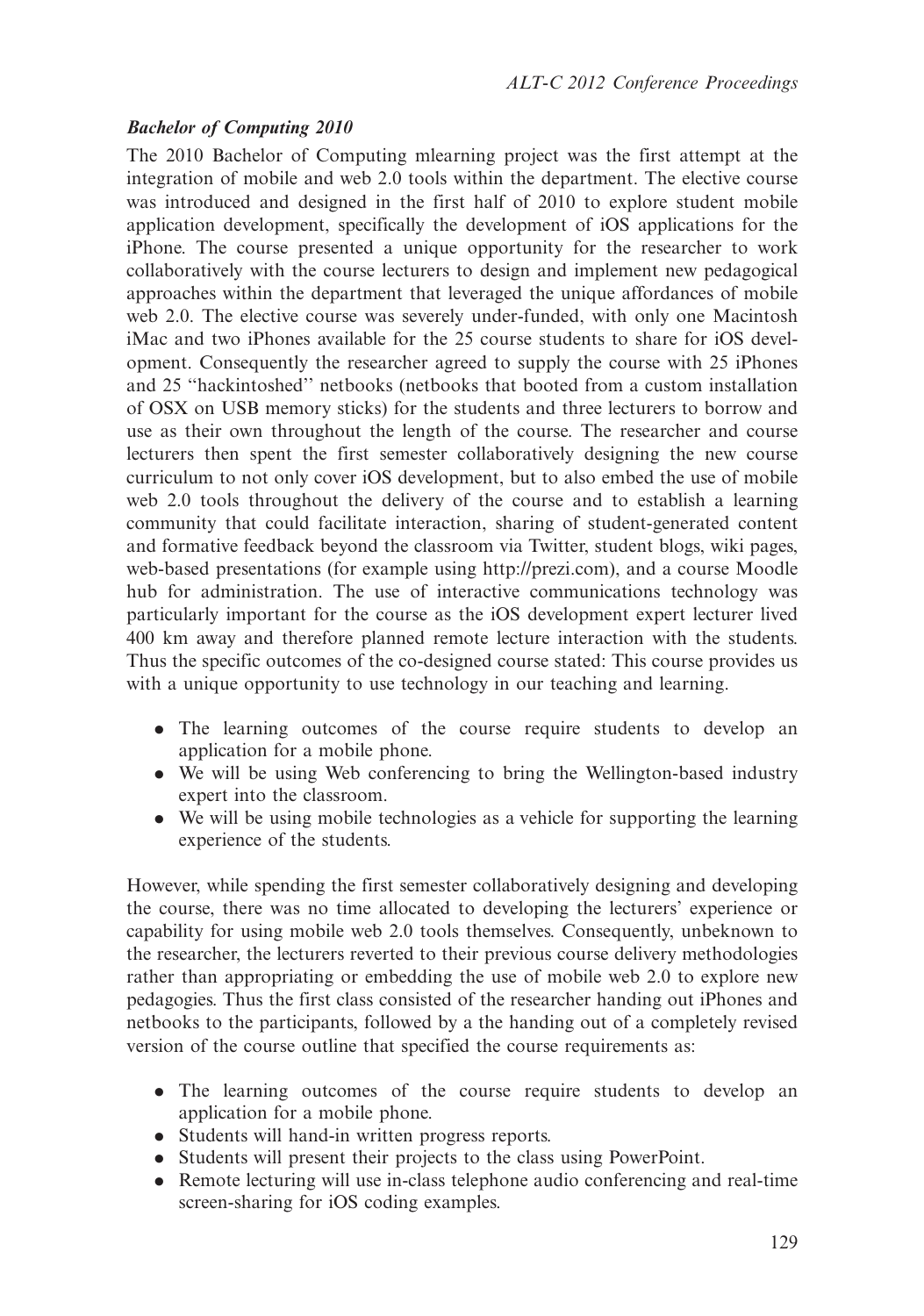Very little thought had been given by the lecturers to appropriately scaffolding the students into iOS development or of the presentation or network requirements of the course. For example: the course was the first experience of Mac OS for the majority of students (and two of the course lecturers), whose previous computing experience had been solely Windows-based, there was no time allocation during classes for exploring the use of mobile web 2.0 tools for communication and collaboration, and no interaction with students via these tools beyond the classroom by the lecturers. The researcher attempted to compensate for these omissions by attending the classes, helping students with their basic OSX issues, providing short tutorials on mobile web 2.0 tools and web-based presentation tools and working with the IT department to install wifi access, laptop connectivity to the classroom projector and an audio system for class presentations. However, the synchronous communication tools used by the lecturers proved to be unreliable and ineffectual for class interaction. Discussions between the researcher and course lecturers revealed that the lecturers did not want to use asynchronous communication and collaboration tools such as Twitter or blogging as they did not have time to learn how to use them or understand the pedagogical benefits, also the final year students were expected to be self-motivated and self-directed with minimal lecturer contact beyond the classes. Student blogs and Twitter use were belatedly added to the course, but received only sporadic uptake from students. Although several student teams did eventually produce some very creative iOS applications and some voluntarily engaged with the mobile web 2.0 tools demonstrated by the researcher, overall the course was regarded as a lost opportunity by the researcher.

# Key successes

The project achieved the following significant outcomes.

- . Several student teams produced creative iOS applications
- . The collaborative partnership supplied the necessary hardware to run the course
- . Lecturer and student participants were exposed to the potential of mobile web 2.0 even though they did not integrate its use within the course

# Key failures

The project failed in the following aspects.

- . Lecturers defaulted to established pedagogies
- . There was no integration of mobile web 2.0 affordances in the delivery or assessment of the course
- . No establishment of a supportive learning community beyond the face-to-face class time
- . A trusted collaborative partnership between the researcher and the course lecturers was not established
- . There was no establishment of sustained exploration of mlearning in the department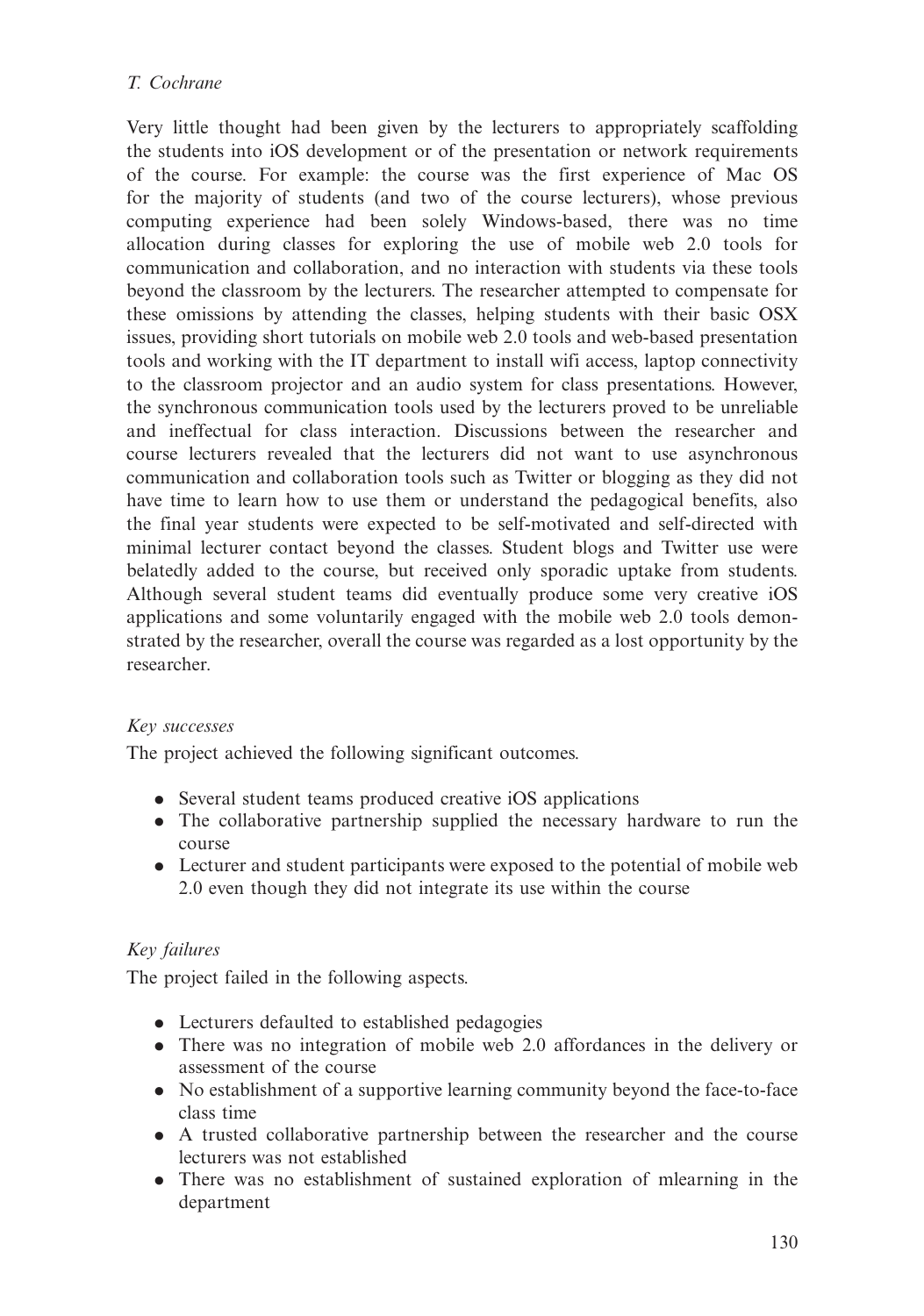#### **Discussion**

The three projects reinforced the researchers belief that designing for pedagogical change enabled by technology is crucial for moving beyond the phenomena of no significant difference. Critical in this design is the establishment of pedagogical and technological support strategies. Creating a truly collaborative partnership between educational technology stewards or researchers and course lecturers well before implementing pedagogical change with students is one way to support lecturer professional development and buy-in. Choosing appropriate technologies for each unique student cohort is also important, and a focus upon supporting student-owned devices and providing appropriate flexible learning spaces that bridge formal and informal learning is ultimately the way forward. Achieving this is often a long-term commitment, seldom reached within a single iteration of a project implementation. While the Diploma of Landscape Design and Bachelor of Architecture projects developed into further successful iterations, the lack of commitment to change from the Bachelor of Computing lecturers did not sustain further attempts.

A sustained collaborative partnership between the researcher and disciplinebased lecturers provides a staged and scaffolded approach to what is effectively apprenticing lecturers into a community of scholarship of teaching and learning and the appropriation of new educational technologies.

#### Critical success factors

These three projects demonstrate that lecturer professional development and sustained collaborative support are critical to fostering new pedagogies utilising the unique affordances of mobile devices. The model adopted by the researcher across the 35 mlearning projects to achieve this was to establish a COP (Lave and Wenger 1991; Wenger 1998) of the participating course lecturers as a catalyst for exploring new teaching and learning frameworks for social constructivist pedagogy in tertiary teaching and learning (Cochrane 2010a). The goal was to provide the Lecturers with an authentic experience of the development of a learning community enabled by technology that would then be implemented and modelled by the Lecturers within the course itself. In all three of the illustrative cases the main failure was to not establish a supporting COP including all of the key lecturers involved in the projects.

The researcher therefore suggests that the implementation of ''successful'' mlearning projects that result in significant pedagogical change can effectively be supported by collaboration between the project leader (course lecturers) and an academic researcher/advisor taking on the role of the technology steward (Wenger, White, and Smith 2009) within a COP. Table 1 provides an outline of an indicative implementation strategy for an example mlearning project. Note that while the context of this research was enabling social constructivist pedagogy, other learning paradigms can be added or substituted according to the chosen project goals.

This approach involves a significant time and trust commitment from the participants that needs to be clearly articulated right from the start of any mlearning project, however the effort involved can be justified by the potential benefits and evidence of significant pedagogical change from successful implementations, and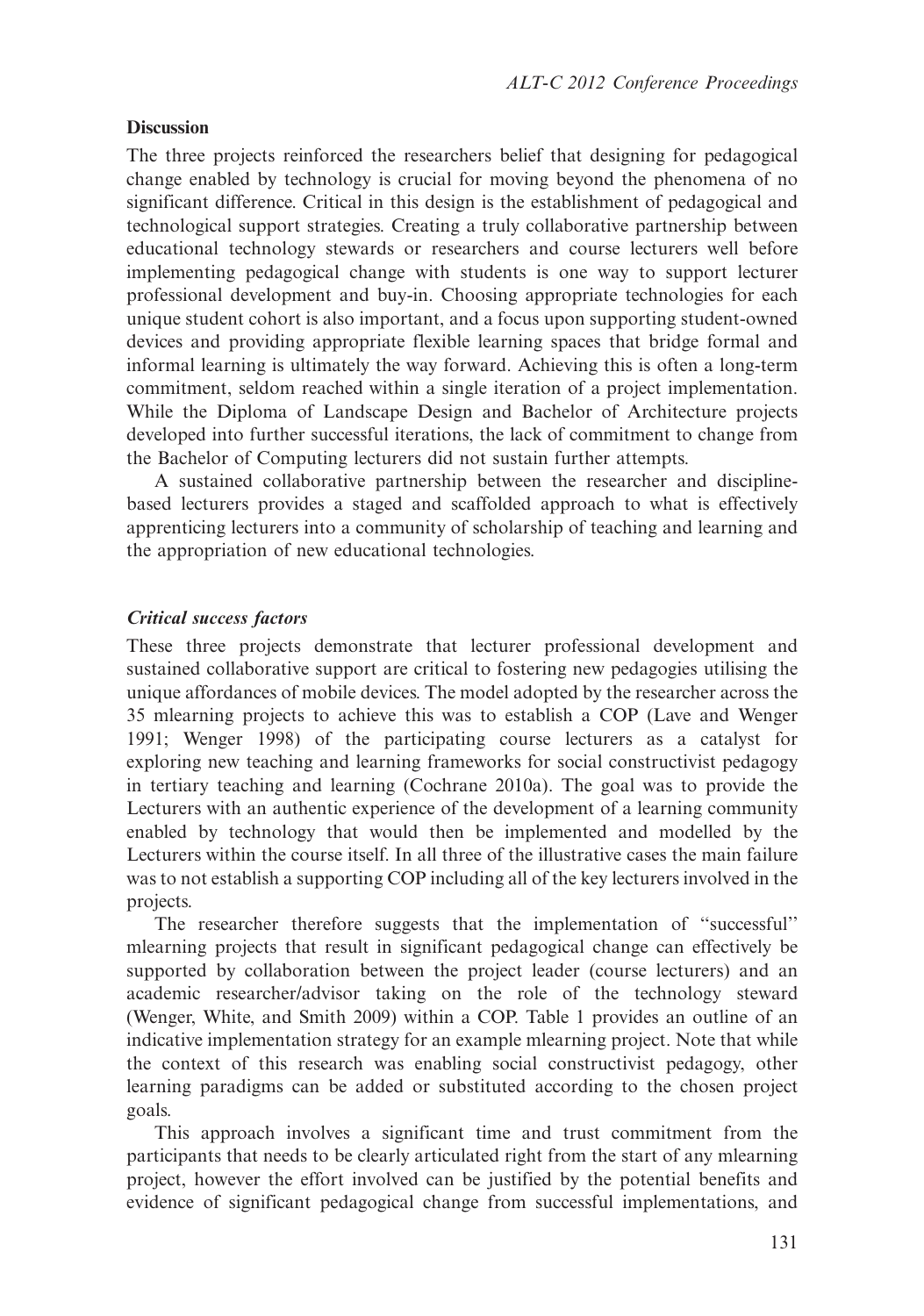#### T. Cochrane

| Table 1. |  |  |  | Example mlearning roll-out timeframe. |
|----------|--|--|--|---------------------------------------|
|----------|--|--|--|---------------------------------------|

| Mlearning project stages                                                                                                                                                                                                                                                                                                                                             | Timeframe                                                      | Process and outcome                                                                                                                                                                                                                                                                                                                                   |
|----------------------------------------------------------------------------------------------------------------------------------------------------------------------------------------------------------------------------------------------------------------------------------------------------------------------------------------------------------------------|----------------------------------------------------------------|-------------------------------------------------------------------------------------------------------------------------------------------------------------------------------------------------------------------------------------------------------------------------------------------------------------------------------------------------------|
| Establish weekly COP with lecturers<br>and technology steward.<br>Establish support requirements.<br>Completion of an initial survey that<br>explores participants prior<br>pedagogical beliefs and practice.<br>Establish lecturer eportfolios.<br>Establish a collaborative research<br>agenda and research questions, and<br>establish ethics consent procedures. | Semester 1                                                     | Staff reflect upon their prior<br>pedagogical beliefs and practice.<br>Staff share their current course<br>outlines and assessment<br>strategies for collaborative<br>editing via Google Docs.<br>Staff develop competency with<br>mlearning.<br>Staff explore mlearning<br>pedagogies.<br>Staff develop pedagogical<br>mlearning activities based on |
| Mearning projects with staff and<br>students.<br>Implementation of the mlearning<br>activities within each course and<br>assessment.                                                                                                                                                                                                                                 | Semester 2                                                     | social constructivist pedagogies.<br>Students establish mlearning<br>eportfolios.<br>Increased student engagement.<br>Flexible delivery.<br>Facilitating social constructivist<br>pedagogies and bridging learning<br>contexts.                                                                                                                       |
| Lecturers publish and present case<br>studies based on project<br>implementation, these then<br>inform the design of the<br>following iteration of the project.                                                                                                                                                                                                      | End of Semester 2<br>and beginning of<br>following<br>Semester | Collaborative research writing<br>based on prior and redeveloped<br>course outlines and outcomes<br>via Google Docs.<br>Conference, Journal publications<br>and symposia presentations.                                                                                                                                                               |

balanced against the huge time and resource loss of a needless project failure. Potential outcomes of COP supported mlearning projects for the participants include:

- . Participation in an authentic COP.
- . Development of a professional eportfolio.
- . Publication and sharing of a peer reviewed research output based on their experience and the resultant changes in their pedagogical practice and the impact of these changes on their students' learning.
- . Development of new assessment and learning activities enabling studentgenerated content and student-generated contexts via student-owned mobile and web 2.0 tools.

The three example case studies illustrate that when this collaborative COP was not established effectively then these outcomes were not explicitly achieved within the project and therefore this was a factor in the failure of these projects to enable any significant pedagogical change.

### **Conclusion**

Often the most significant breakthroughs in pedagogical transformation resulting from participatory action research are those borne of experiences of failure and critical reflection upon the surrounding issues. However, these ''failed'' projects are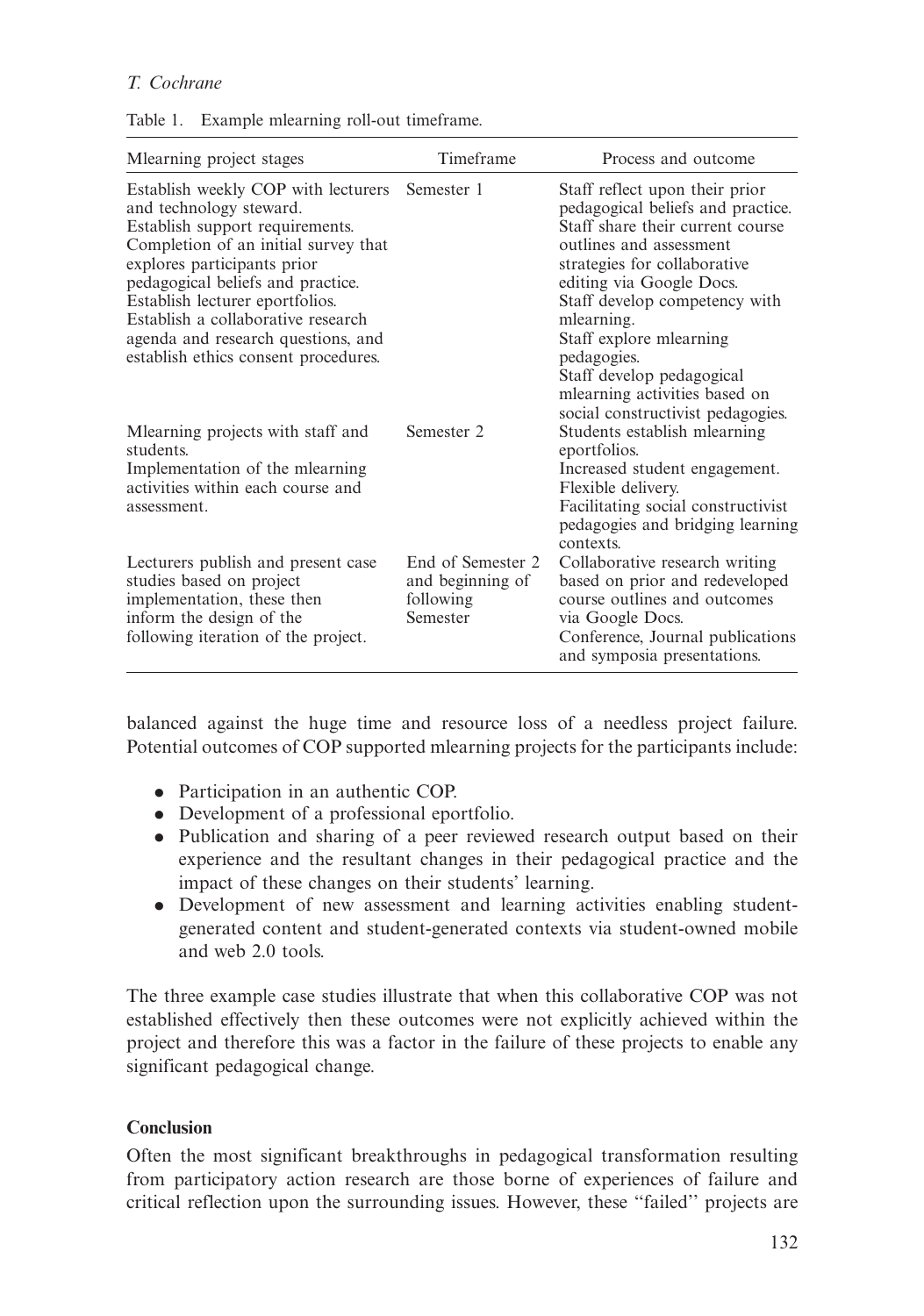usually not the subject of research papers, rather their successful successors are. This article confronts the reality of educational technology interventions by sharing some of the valuable lessons learnt from failed mlearning projects that have then successfully informed the design and implementation of subsequent projects. The researcher has found that often the first initial foray into mlearning project implementations within a new educational context represent large learning curves for the participants that result in project failure or demonstrate no significant pedagogical difference, but these projects can inform subsequent successful iterations. Sustained pedagogical and technological support are critical to scaffold the lecturers and students reconceptualisations of teaching and learning enabled by mobile web 2.0.

#### **References**

- Blaschke, L. M. (2012) 'Heutagogy and lifelong learning: a review of heutagogical practice and self-determined learning', The International Review of Research in Open and Distance Learning, vol. 13, pp. 56-71.
- Chi, M. & Hausmann, R. (2003) 'Do radical discoveries require ontological shifts?', in International Handbook on Innovation, eds L. Shavinina & R. Sternberg, Elsevier Science Ltd, New York, pp. 430-444.
- Cochrane, T. (2010a) 'Beyond the Yellow Brick Road: mobile web 2.0 informing a new institutional elearning strategy', Special Issue 'The Transformational Impact of Learning technology' of ALT-J, Research in Learning Technology, vol. 18, pp. 221-231.
- Cochrane, T. (2010b) 'Exploring mobile learning success factors', ALT-J, Research in Learning Technology, vol. 18, pp. 133-148.
- Cochrane, T. (2011) 'mLearning: why? What? Where? How?' in Proceedings of the 28th ASCILITE Conference, ASCILITE 2011: Changing Demands, changing Directions, eds G. Williams, P. Statham, N. Brown & B. Cleland, The University of Tasmania, Hobart, pp. 250-262.
- Cochrane, T. (2012) 'An mlearning journey: mobile web 2.0 critical success factors', International Journal of Handheld Computing Research (IJHCR), vol. 3, pp. 44-57.
- Cochrane, T. & Bateman, R. (2010). 'Reflections on 3 years of mlearning implementation (2007-2009)', in Proceedings of the IADIS International Conference Mobile Learning 2010, 19–21 March 2010 Porto, eds I. A. Sánchez, & P. Isaias, IADIS international Association for Development of the Information Society, Portugal, pp. 181-188.
- Cochrane, T., Bateman, R., Cliffin, P., Gardner, J., Henderson, I. & Holloway, S. (2009) 'Mobilizing learning: Mobile Web 2.0 scenarios in tertiary education', in EDULEARN09 the International Conference on Education and New Learning Technologies, eds L. G. Chova, D. M. Beleguer & I. C. Torres. (International Association of Technology, Education and Development (IATED), Barcelona.
- Cochrane, T. & Rhodes, D. (2011) 'iArchi[tech]ture: heutagogical approaches to education facilitated by mlearning integration,' In Proceedings of the International Conference on Information and Communication Technologies in Education ICICTE 2011, eds K. Fernstrom and C. Tsolakidis. University of the Fraser Valley and the University of the Aegean, Rodos Palace Hotel, Rhodes.
- Cook, J. (2010) 'Mobile phones as mediating tools within augmented contexts for development', International Journal of Mobile and Blended Learning, vol. 2, pp. 1-12.
- Cook, J. et al. (2007) 'Generating learner contexts with mobile devices', in Mobile Learning: Towards a Research Agenda, ed. N. Pachler, WLE Centre, Institute of Education, London, pp. 55-74.
- Cook, J., Pachler, N. & Bradley, C. (2008) 'Bridging the gap? Mobile phones at the interface between informal and formal learning', Journal of the Research Center for Educational Technology (RCET), vol. 4, pp. 3-18.
- Frohberg, D., Goth, C. & Schwabe, G. (2009) 'Mobile learning projects : a critical analysis of the state of the art', Journal of Computer Assisted Learning, vol. 25, pp. 307-331.